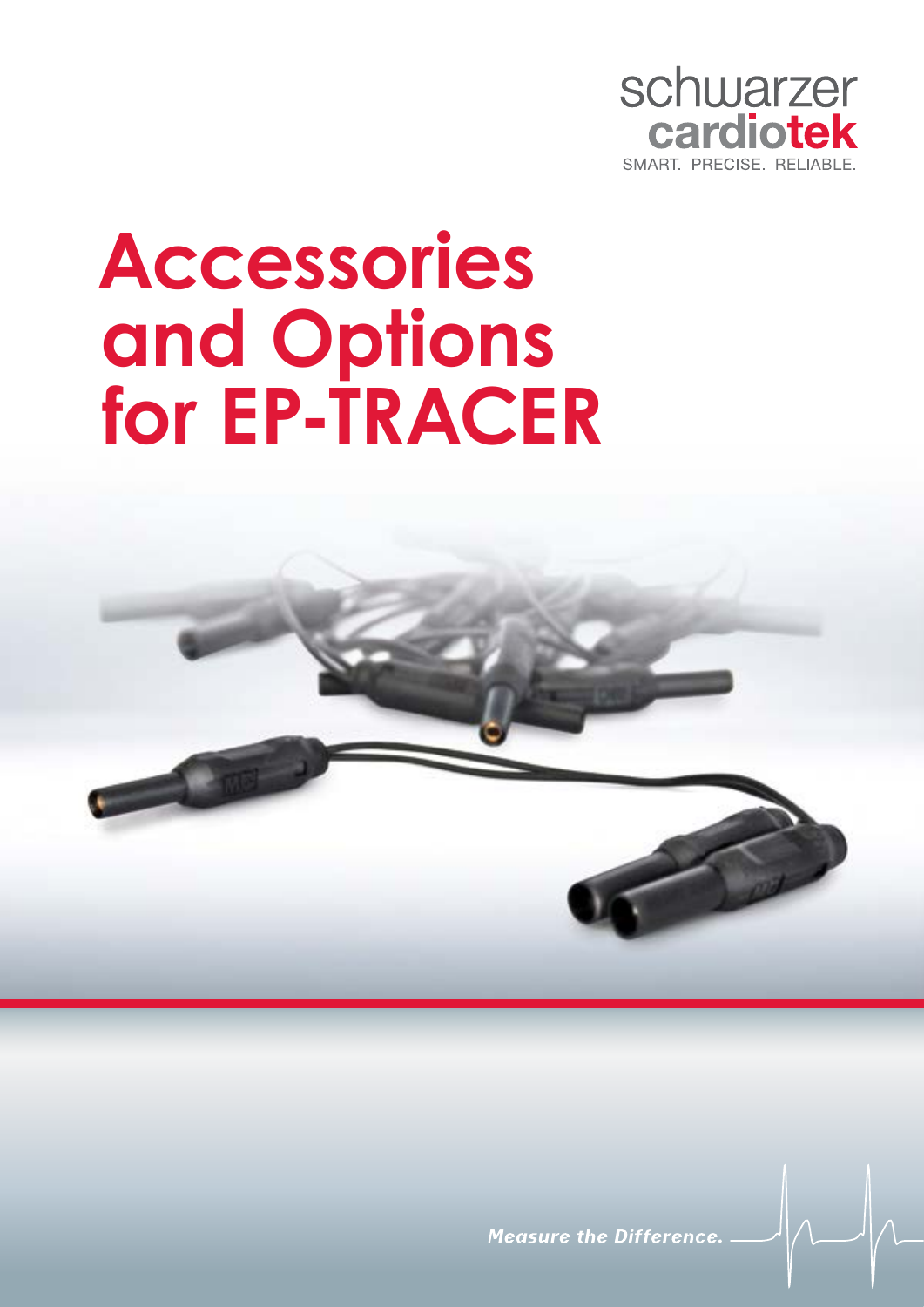SCHWARZER CARDIOTEK has a long history in the development of diagnostics for cardiology**.**

Today, our systems reflect the continuous cooperation with cardiologists and scientists, combining state-of-the-art research and development to deliver the smartest, most reliable and precise hardware and software solutions to our customers.

# **Measure the Difference.**

# SMART. PRECISE. RELIABLE.

# **Accessories and Options EP-TRACER**

**Catheter Connection Blocks and Acces ECG Cables Pressure Cable Options for EP-TRACE Suitcase Keyboards and Mouse Installation Components - Monitor Con Installation Components - Amplifier Co USB Connections, Powerbox and Filter Order Form** 



| ssories!       | 4              |
|----------------|----------------|
|                | 6              |
| ER.            | $\overline{7}$ |
|                | 10             |
|                | 11             |
| <b>nection</b> | 12             |
| onnection      | 13             |
| )ľ             | 14             |
|                | 15             |

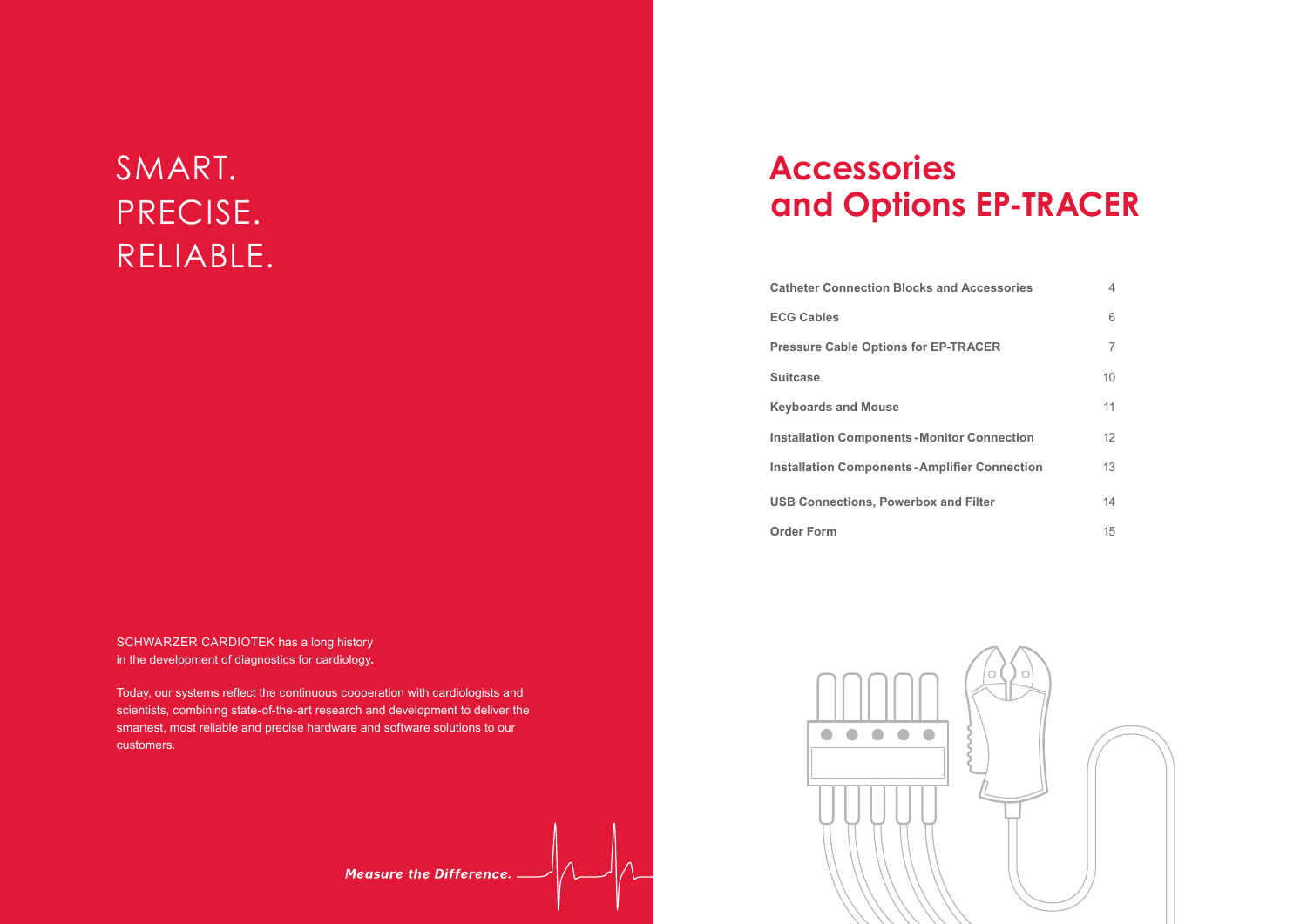### **CCB Accessories**



Cable for connecting the catheter connection blocks to the EP-TRACER device. Suitable for all CCBs.

### 06HLD01 **Stainless Steel Holder for 2 CCBs**

Stainless steel holder for two catheter connection blocks. Holder includes a clamp so it can be mounted to the norm rails of the patient bed.

#### $\mathbf{z}$

### 03CCB01 **CCB Cable**

Splitter cables: used to split an intracardiac input to two different channels.

### 03UBC05 03UBC02 **UNI/BIP Adapter Cables Set**

Catheter connection block with 16 intracardiac inputs for a maximum of 16 bipolar or unipolar channels. To be connected only from INT3 to INT6 (EP-TRACER 70 and 102 devices only).

Catheter connection block with 10 intracardiac inputs for a maximum of 10 bipolar or unipolar channels. Specially designed for circular mapping catheters. To be connected only in INT1 or INT2.



### 01CCB05-G **CCB5G**

### 01CCB06-G **CCB6G**

## **Catheter Connection Blocks**



Catheter connection block with 20 intracardiac inputs for a maximum of 10 bipolar or unipolar channels. To be connected only in INT1 or INT2.

### 01CCB04-G **CCB4G**

#### **Cable Sets**

**03UBC05 Set of 5 cables 03UBC02 Set of 10 cables**



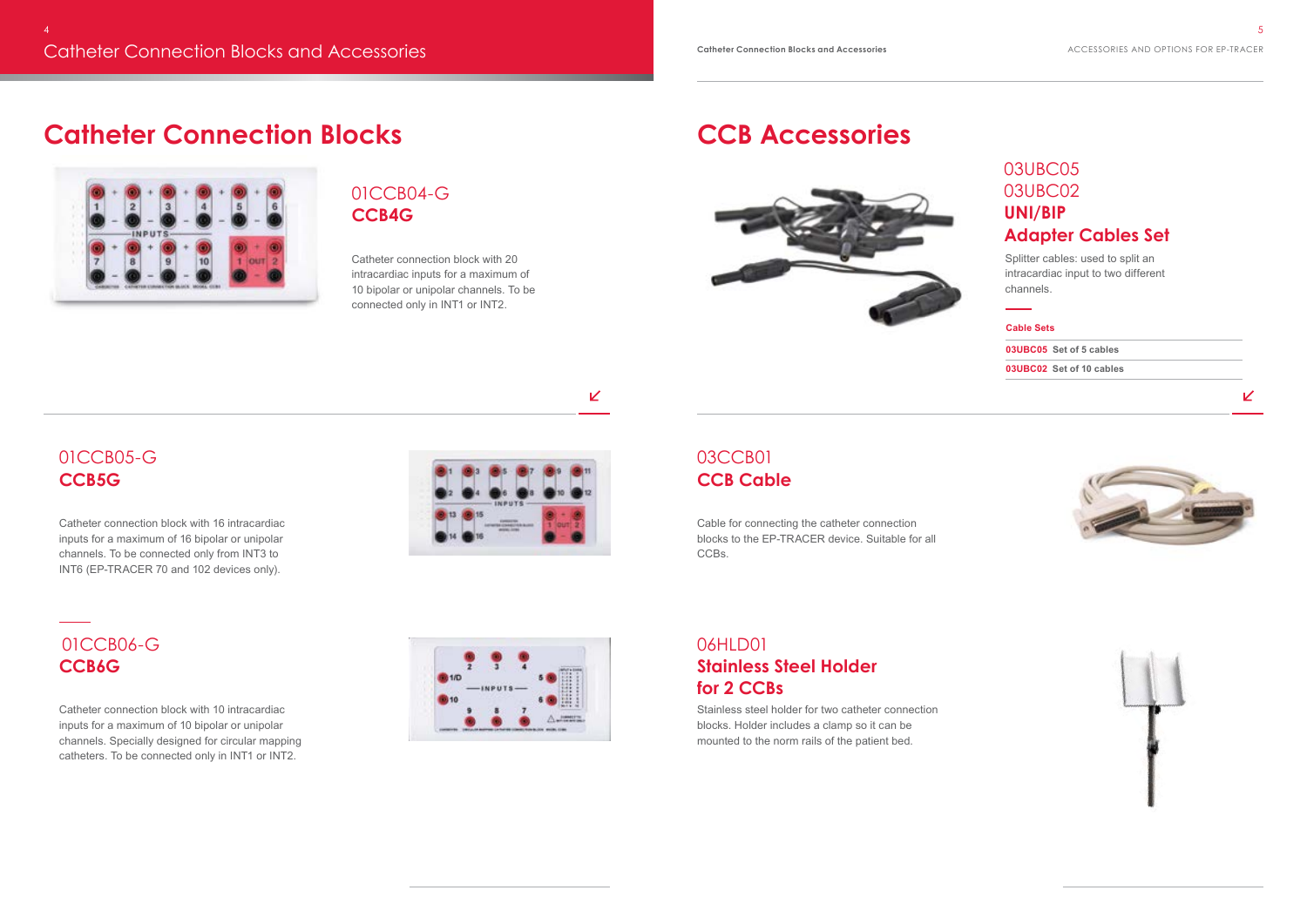

### **ECG CABLES**



Pressure cable for use with Edwards Lifesciences PX600F transducers.

### **Edwards Pressure Cable and Transducer**

### 03PRS01 **Edwards Pressure Cable**



### 04PRS01 **Edwards Pressure Transducer**

Pressure transducer from Edwards Lifesciences model PX600F. Can be used only in combination with the Edwards pressure cable.

#### **Specifications 04PRS01**

| <b>Single-patient use</b> |  |
|---------------------------|--|
| <b>Sterile</b>            |  |
|                           |  |

K



#### **Specifications 03ECG03**

**Set with 7 pieces**

**Length 90 cm**

**03ECG01 Length 300 cm**



10-electrodes cable to display 12-leads ECG.

Radiotranslucent extension cables for the ECG cable.

03ECG01 03ECG02 **ECG Cable**

03ECG03 **Translucent ECG Cable Set**



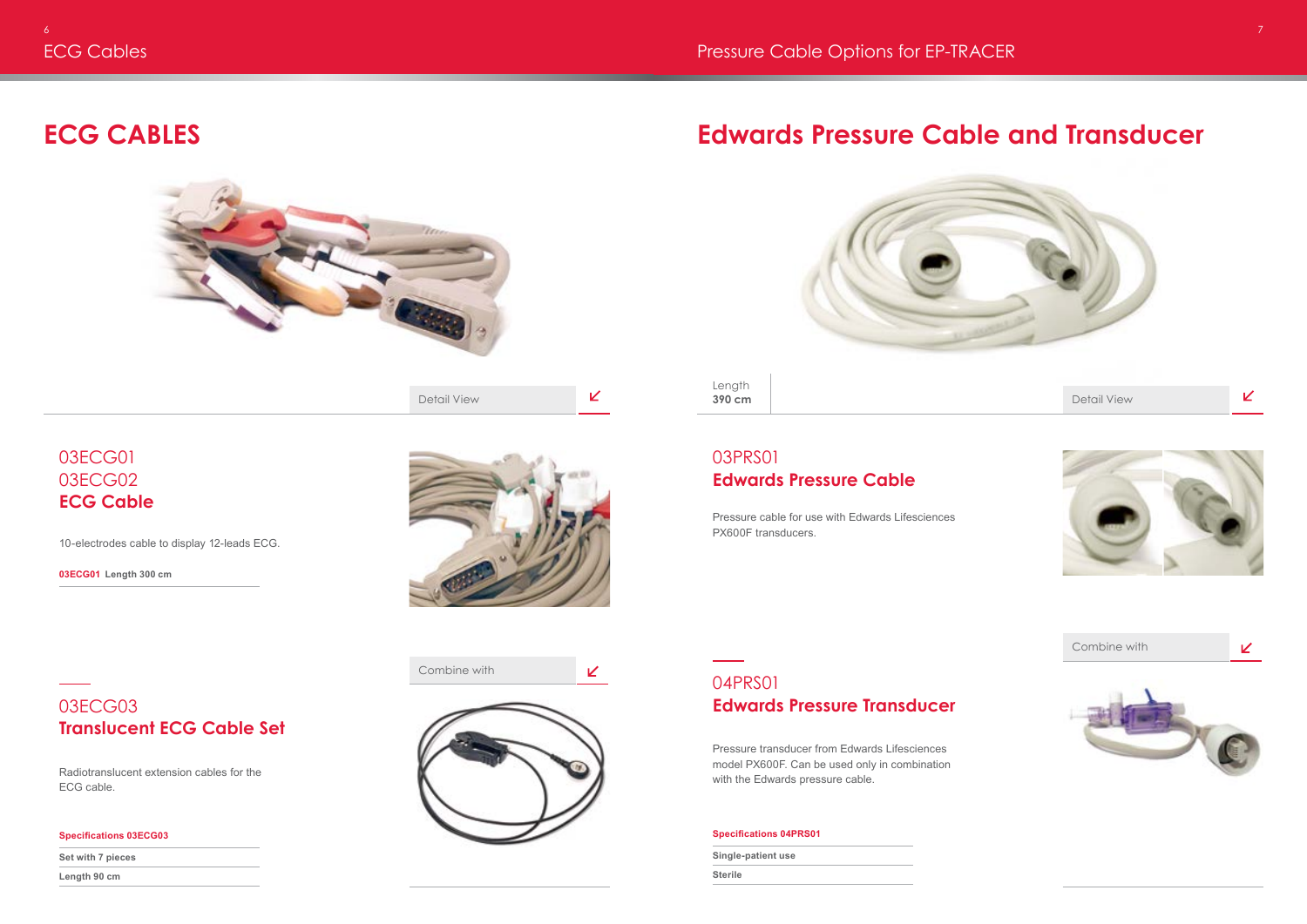

**295 cm** Detail View





Pressure cable for use with BD DTX plus transducers.



K

#### **Specifications 04PRS02**

**Single-patient use** 

**Sterile**



### **Ohmeda Becton Dickinson Pressure Cable**

#### 03PRS02 **Pressure Cable for BD**



Length **175 cm** Detail View

Pressure transducer from BD model DTX plus. Can be used only in combination with the pressure cable for BD transducers.

### 04PRS02 **Pressure Sensor BD DTX plus**

Pressure cable for use with BBraun transducers.



### **BBraun Pressure Cable**



### 03PRS04 **Pressure Cable for BBraun**

Length





**BBraun Combitrans disposable transducer**

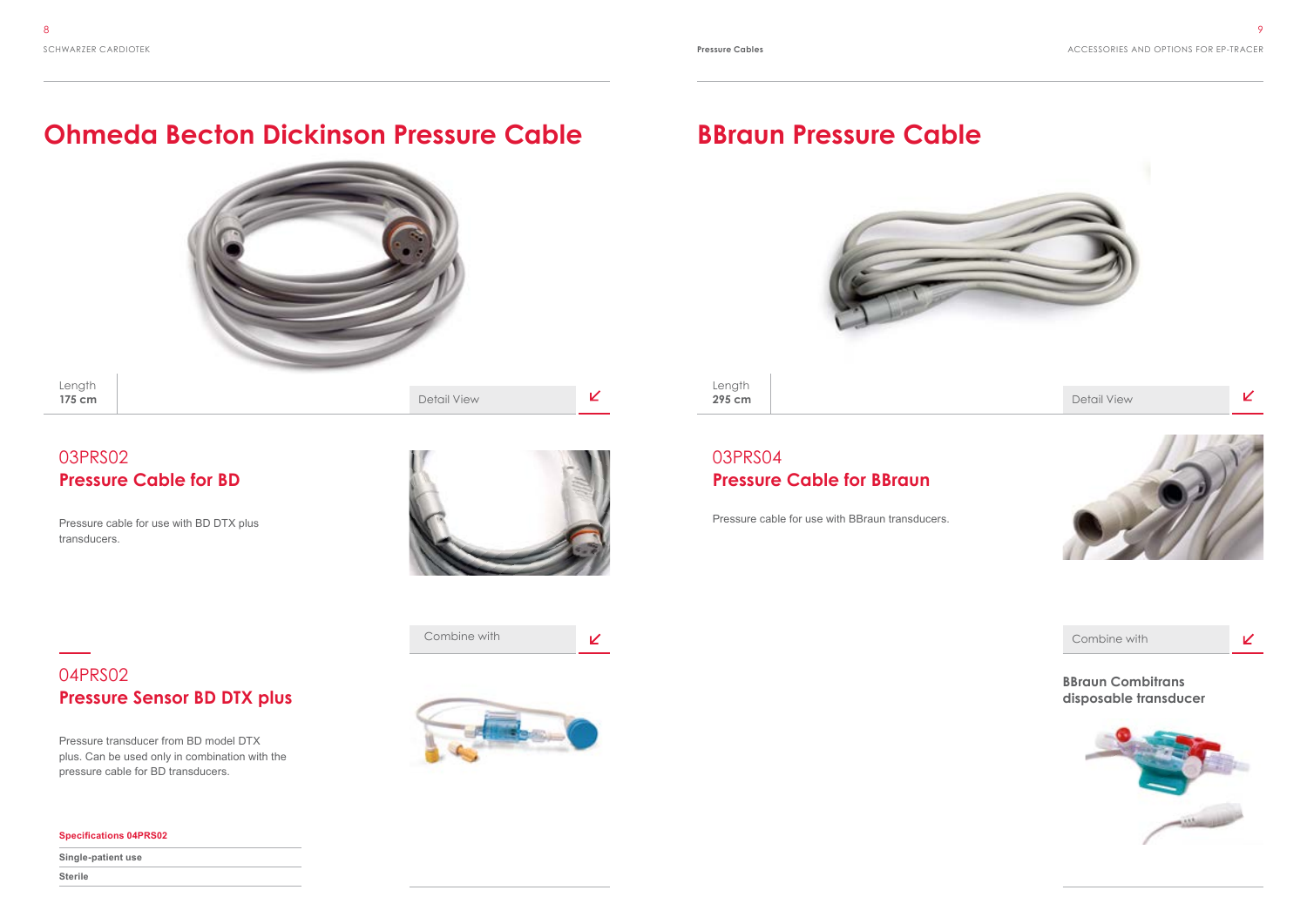Detail View

K

Aluminum suitcase. Used to safely store and transport an EP-TRACER 38 device plus accessories.

Disinfectable mouse for EP-TRACER.

## **Aluminium Suitcase for EP-TRACER 38**



### 08ACC01 **Aluminium Suitcase for EP-TRACER 38**

### 32USK02 32USK03 **Disinfectable Desktop Keyboard (D and US)**

### 32OMS02 **Disinfectable Desktop Mouse**

## **Smart Keyboard**



| Length | <b>Width</b> | <b>Height</b>   | Weight<br>netto |
|--------|--------------|-----------------|-----------------|
| 500 cm | 300 cm       | $15 \text{ cm}$ | 2,71 kg         |



Smart Keyboard for single-key access to specific software functionalities.





K

### 32KPD00 **Smart Keyboard EP-TRACER**

**Types**

**32USK02 German version QWERTZ USB keyboard 32USK03 US version QWERTY USB keyboard**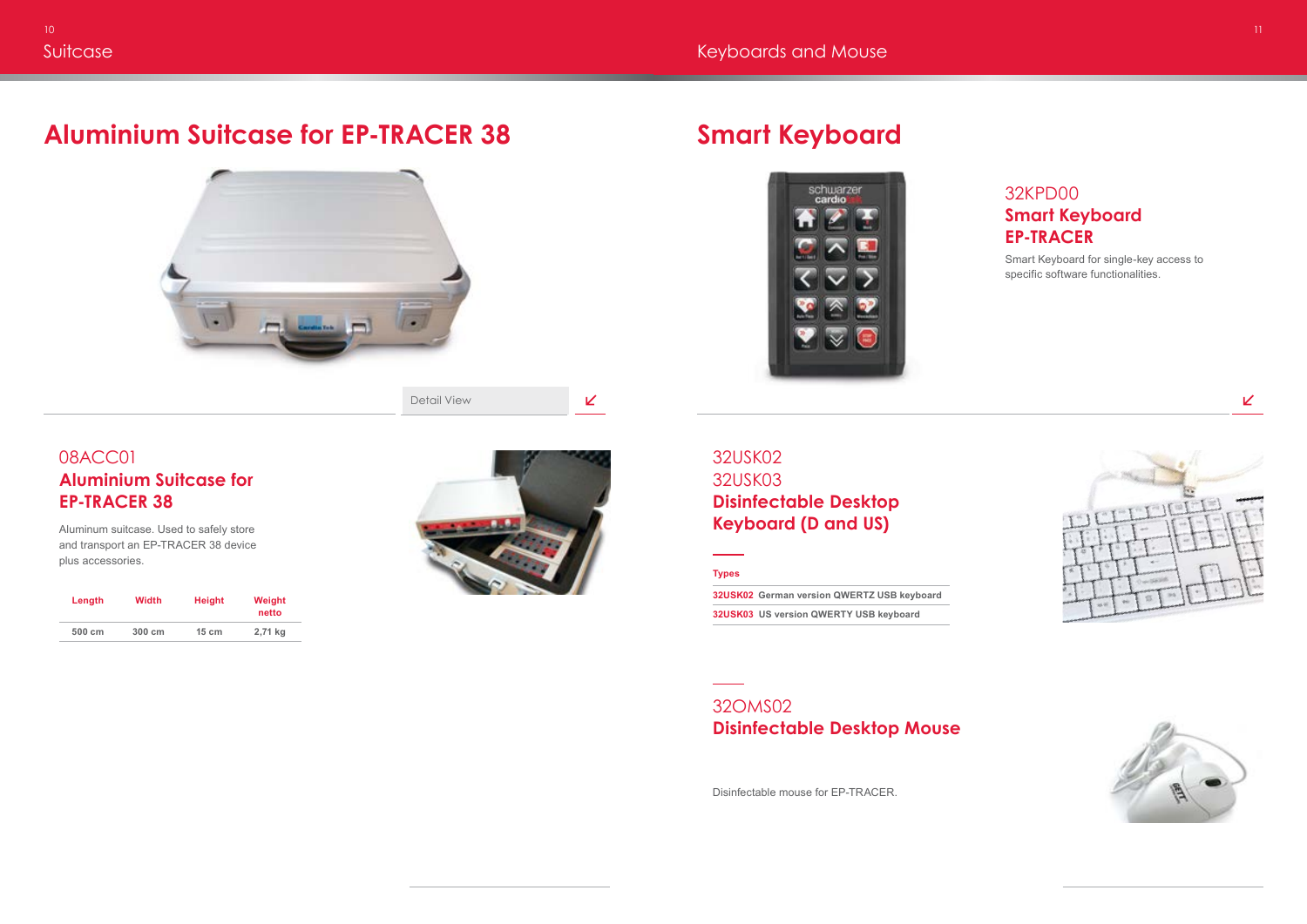Display Port extender connectors to extend digital video signal by means of an optical fiber cable. The connectors have to be powered. Power cables are included.



### 03DPE00 **Display Port Extender Set**

Pair of DVI connectors to extend digital video signal by means of an optical fiber cable. The connectors have to be powered. Power cables are included.

### **Monitor Connection**



### 03DVI00 **DVI Extender Set**

Can be used in combination with the DVI extender set, with the Display Port extender set or with the USB extender hub (page 13).

### 03FIB10 03FIB20 03FIB30 **Optical Fiber**

### **Amplifier Connection**



K

### **Types 03FIB10 Length 10.0 m 03FIB20 Length 20.0 m 03FIB30 Length 30.0 m**



Pair of transmitter and receiver modules to extend USB communication by means of an optical fiber cable. Cables for powering the hubs are included.

To use with **03FIB10 / 03FIB20 / 03FIB30**  (see page 12).

### 03UEH00 **USB Extender Hub**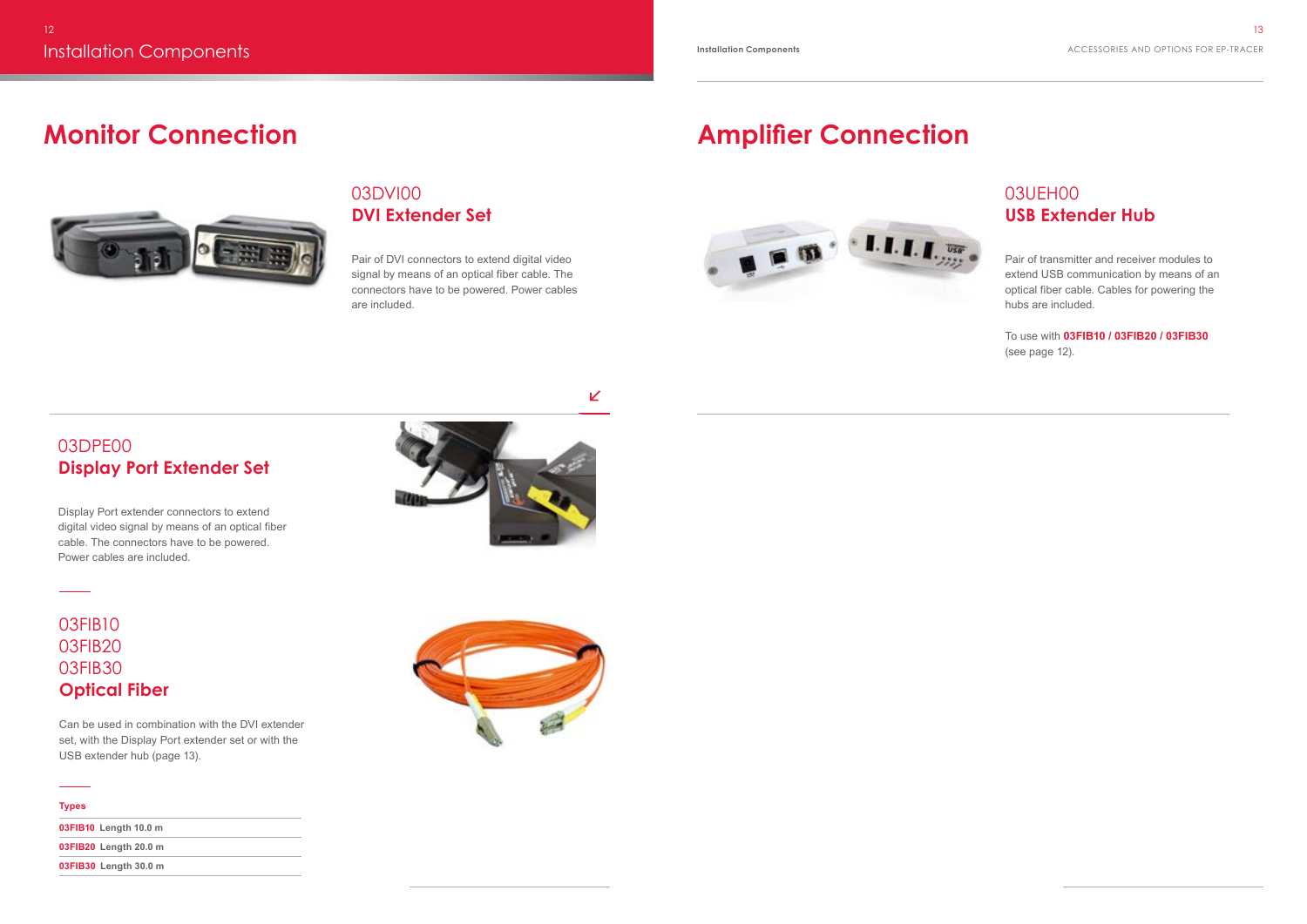|                     | <b>ORDER FORM</b>                            |                                                       | <b>Email</b><br><b>Phone</b><br><b>Fax</b> | customerservice@schwarzercardiotek.com<br>+49 (0)7131 2774 500<br>+49 (0)7131 2774 590 |                       |
|---------------------|----------------------------------------------|-------------------------------------------------------|--------------------------------------------|----------------------------------------------------------------------------------------|-----------------------|
|                     | <b>Your Contact Data</b>                     |                                                       |                                            |                                                                                        |                       |
| Hospital            |                                              |                                                       | Delivery Address                           |                                                                                        |                       |
| Department          |                                              |                                                       | <b>Phone Number</b>                        |                                                                                        | Order                 |
| <b>Contact Name</b> |                                              |                                                       | Email                                      |                                                                                        | Pricing Information   |
| Page                | Article-No.<br><b>Schwarzer Cardiotek</b>    | <b>Description</b>                                    |                                            |                                                                                        | <b>Order Quantity</b> |
|                     |                                              | <b>CATHETER CONNECTION BOXES AND ACCESSORIES</b>      |                                            |                                                                                        |                       |
| 4                   | 01CCB04-G                                    | <b>Catheter Connection Block CCB4-G</b>               |                                            |                                                                                        |                       |
| $\overline{4}$      | 01CCB05-G                                    | <b>Catheter Connection Block CCB5-G</b>               |                                            |                                                                                        |                       |
| $\overline{4}$      | 01CCB06-G                                    | <b>Catheter Connection Block CCB6-G</b>               |                                            |                                                                                        |                       |
| 5                   | 03UBC05                                      | UNI/BIP Adapter Cables Set with 5 cables              |                                            |                                                                                        |                       |
| 5                   | <b>03UBC02</b>                               | UNI/BIP Adapter Cables Set with 10 cables             |                                            |                                                                                        |                       |
| 5                   | 03CCB01                                      | <b>CCB Cable</b>                                      |                                            |                                                                                        |                       |
| 5                   | 06HLD01                                      | Stainless Steel Holder for 2 CCBs                     |                                            |                                                                                        |                       |
|                     |                                              | <b>ECG CABLES</b>                                     |                                            |                                                                                        |                       |
| 6                   | 03ECG01                                      | ECG Cable 3.0 m                                       |                                            |                                                                                        |                       |
| 6                   | 03ECG03                                      | <b>Translucent ECG Cable Set</b>                      |                                            |                                                                                        |                       |
|                     |                                              | <b>PRESSURE CABLE OPTIONS FOR EP-TRACER</b>           |                                            |                                                                                        |                       |
| $\overline{7}$      | 03PRS01                                      | <b>Edwards Pressure Cable</b>                         |                                            |                                                                                        |                       |
| $\overline{7}$      | 04PRS01                                      | <b>Edwards Pressure Transducer</b>                    |                                            |                                                                                        |                       |
| 8                   | 03PRS02                                      | Ohmeda Becton Dickinson (BD) Pressure Cable           |                                            |                                                                                        |                       |
| 8                   | 04PRS02                                      | Ohmeda Becton Dickinson (BD) DTX plus Pressure Sensor |                                            |                                                                                        |                       |
|                     | 9<br>03PRS04<br><b>BBraun Pressure Cable</b> |                                                       |                                            |                                                                                        |                       |
|                     |                                              | SUITCASE, KEYBOARDS AND MOUSE                         |                                            |                                                                                        |                       |
| 10                  | 08ACC01                                      | Aluminium Suitcase for EP-TRACER 38                   |                                            |                                                                                        |                       |
| 11                  | <b>32KPD00</b>                               | Smart Keyboard EP-TRACER                              |                                            |                                                                                        |                       |
| 11                  | <b>32USK02</b>                               |                                                       | Disinfectable Desktop Keyboard D           |                                                                                        |                       |
| 11                  | <b>32USK03</b>                               | Disinfectable Desktop Keyboard US                     |                                            |                                                                                        |                       |
| 11                  | <b>320MS02</b>                               | Disinfectable Desktop Mouse                           |                                            |                                                                                        |                       |
|                     |                                              | <b>INSTALLATION COMPONENTS MONITOR CONNECTION</b>     |                                            |                                                                                        |                       |
| 12                  | 03DVI00                                      | <b>DVI Extender Set</b>                               |                                            |                                                                                        |                       |
| 12                  | 03DPE00                                      | Display Port Extender Set                             |                                            |                                                                                        |                       |
| 12                  | 03FIB10                                      | Optical Fiber 10.0 m                                  |                                            |                                                                                        |                       |
| 12                  | 03FIB20                                      | Optical Fiber 20.0 m                                  |                                            |                                                                                        |                       |
| 12                  | 03FIB30                                      | Optical Fiber 30.0 m                                  |                                            |                                                                                        |                       |
|                     |                                              |                                                       |                                            | <b>INSTALLATION COMPONENTS AMPLIFIER CONNECTION</b>                                    |                       |
| 13                  | <b>03UHE00</b>                               | <b>USB Extender Hub</b>                               |                                            |                                                                                        |                       |
|                     |                                              | <b>USB CONNECTIONS, POWERBOX AND FILTER</b>           |                                            |                                                                                        |                       |
| 14                  | 03USB01                                      | <b>USB Cable</b>                                      |                                            |                                                                                        |                       |
| 14                  | <b>03USC01</b>                               | <b>USB Serial Converter</b>                           |                                            |                                                                                        |                       |
| 14                  | 03SNC01                                      | Serial Cable for Cryo                                 |                                            |                                                                                        |                       |
| 14                  | 05POB01                                      | Powerbox                                              |                                            |                                                                                        |                       |
| 14<br>Date, Place   | 08FIL01                                      | Filter Set                                            | Signature                                  |                                                                                        |                       |

|                |                | <b>CATHETER CONNECTION BOXES AND ACK</b>    |
|----------------|----------------|---------------------------------------------|
| 4              | 01CCB04-G      | <b>Catheter Connection Block CCB4-G</b>     |
| $\overline{4}$ | 01CCB05-G      | <b>Catheter Connection Block CCB5-G</b>     |
| 4              | 01CCB06-G      | Catheter Connection Block CCB6-G            |
| 5              | 03UBC05        | UNI/BIP Adapter Cables Set with 5 cables    |
| 5              | 03UBC02        | UNI/BIP Adapter Cables Set with 10 cables   |
| 5              | 03CCB01        | <b>CCB Cable</b>                            |
| 5              | 06HLD01        | Stainless Steel Holder for 2 CCBs           |
|                |                | <b>ECG CABLES</b>                           |
| 6              | 03ECG01        | ECG Cable 3.0 m                             |
| 6              | 03ECG03        | <b>Translucent ECG Cable Set</b>            |
|                |                | <b>PRESSURE CABLE OPTIONS FOR EP-TRA</b>    |
| 7              | 03PRS01        | <b>Edwards Pressure Cable</b>               |
| $\overline{7}$ | 04PRS01        | <b>Edwards Pressure Transducer</b>          |
| 8              | 03PRS02        | Ohmeda Becton Dickinson (BD) Pressure Cable |
| 8              | 04PRS02        | Ohmeda Becton Dickinson (BD) DTX plus Press |
| 9              | 03PRS04        | <b>BBraun Pressure Cable</b>                |
|                |                | <b>SUITCASE, KEYBOARDS AND MOUSE</b>        |
| 10             | 08ACC01        | Aluminium Suitcase for EP-TRACER 38         |
| 11             | <b>32KPD00</b> | <b>Smart Keyboard EP-TRACER</b>             |
| 11             | <b>32USK02</b> | Disinfectable Desktop Keyboard D            |
| 11             | <b>32USK03</b> | Disinfectable Desktop Keyboard US           |
| 11             | <b>320MS02</b> | Disinfectable Desktop Mouse                 |
|                |                | <b>INSTALLATION COMPONENTS MONITOR C</b>    |
| 12             | 03DVI00        | <b>DVI Extender Set</b>                     |
| 12             | 03DPE00        | Display Port Extender Set                   |
| 12             | 03FIB10        | Optical Fiber 10.0 m                        |
| 12             | 03FIB20        | Optical Fiber 20.0 m                        |
| 12             | 03FIB30        | Optical Fiber 30.0 m                        |
|                |                | <b>INSTALLATION COMPONENTS AMPLIFIER</b>    |
| 13             | <b>03UHE00</b> | <b>USB Extender Hub</b>                     |
|                |                | USB CONNECTIONS, POWERBOX AND FIL'          |
| 14             | 03USB01        | <b>USB Cable</b>                            |
| 14             | <b>03USC01</b> | <b>USB Serial Converter</b>                 |
| 14             | 03SNC01        | Serial Cable for Cryo                       |
| 14             | 05POB01        | Powerbox                                    |
| 14             | 08FIL01        | <b>Filter Set</b>                           |
|                |                |                                             |

USB cable of 1.8 meters to establish communication between the EP-TRACER device and PC. Also used with ProCart.

### **USB Connections, Powerbox & Filter**



### 03USB01 **USB Cable**

USB-to-serial converter. Used to connect serial or null-modem cables to any USB port of the EP-TRACER system.

### 03USC01 **USB Serial Converter**



**Powerbox**

### 08FIL01 **Filter Set**

| Length |  |  |
|--------|--|--|
| 180 cm |  |  |



Length **300 cm** Power supply for the EP-TRACER device.

K

 $\mathbf{z}$ 



Set of 5 filters for fan (only for EP-TRACER 70 and 102 models).



### 03SNC01 **Serial Cable for Cryo**

Null-modem cable of 3 meters. Used to receive cryo ablation data from the Cryo Console from Medtronic.

 $\mathbf{K}$ 

Length **60 cm**